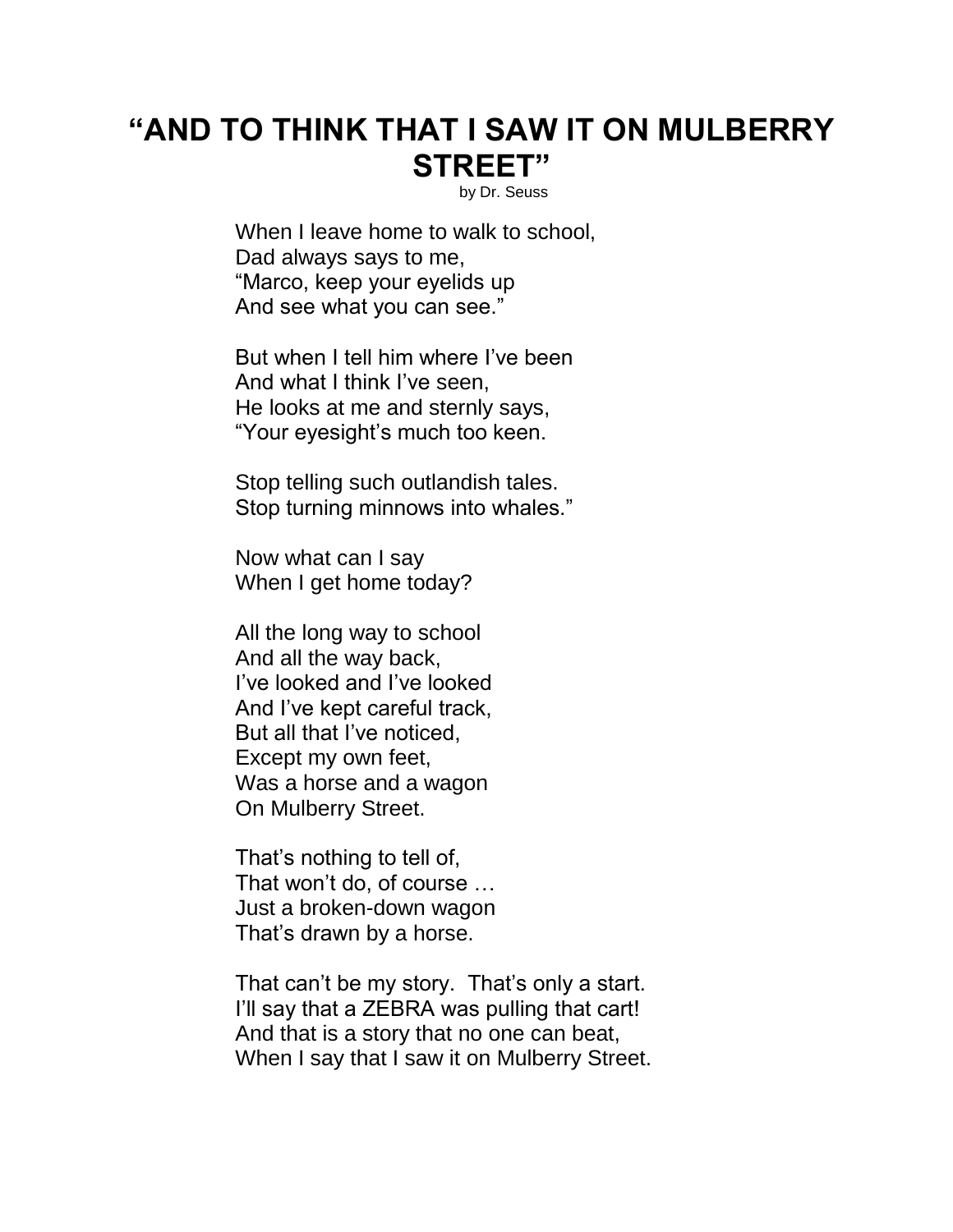Yes, the zebra is fine, But I think it's a shame, Such a marvelous beast With a cart that's so tame. The story would really be better to hear If the driver I saw were a charioteer. A gold and blue chariot's something to meet, Rumbling like thunder down Mulberry Street!

No, it won't do at all … A zebra's too small. A reindeer is better; He's fast and he's fleet, And he'd look mighty smart On old Mulberry Street

Hold on a minute! There's something wrong!

A reindeer hates the way it feels To pull a thing that runs on wheels. He'd be much happier, instead, If he could pull a fancy sled.

Hmm … A reindeer and sleigh … Say – anyone could think of that, Jack or Fred or Joe or Nat – Say, even Jance could think of that.

But it isn't too late to make one little change. A sleigh and an ELEPHANT! There's something strange!

I'll pick one with plenty of power and size, A blue one with plenty of fun in his eyes. And then, just to give him a little more tone, Have a Rajah, with rubies, perched high on a throne.

Say! That makes a story that no one can beat, When I say that I saw it on Mulberry Street.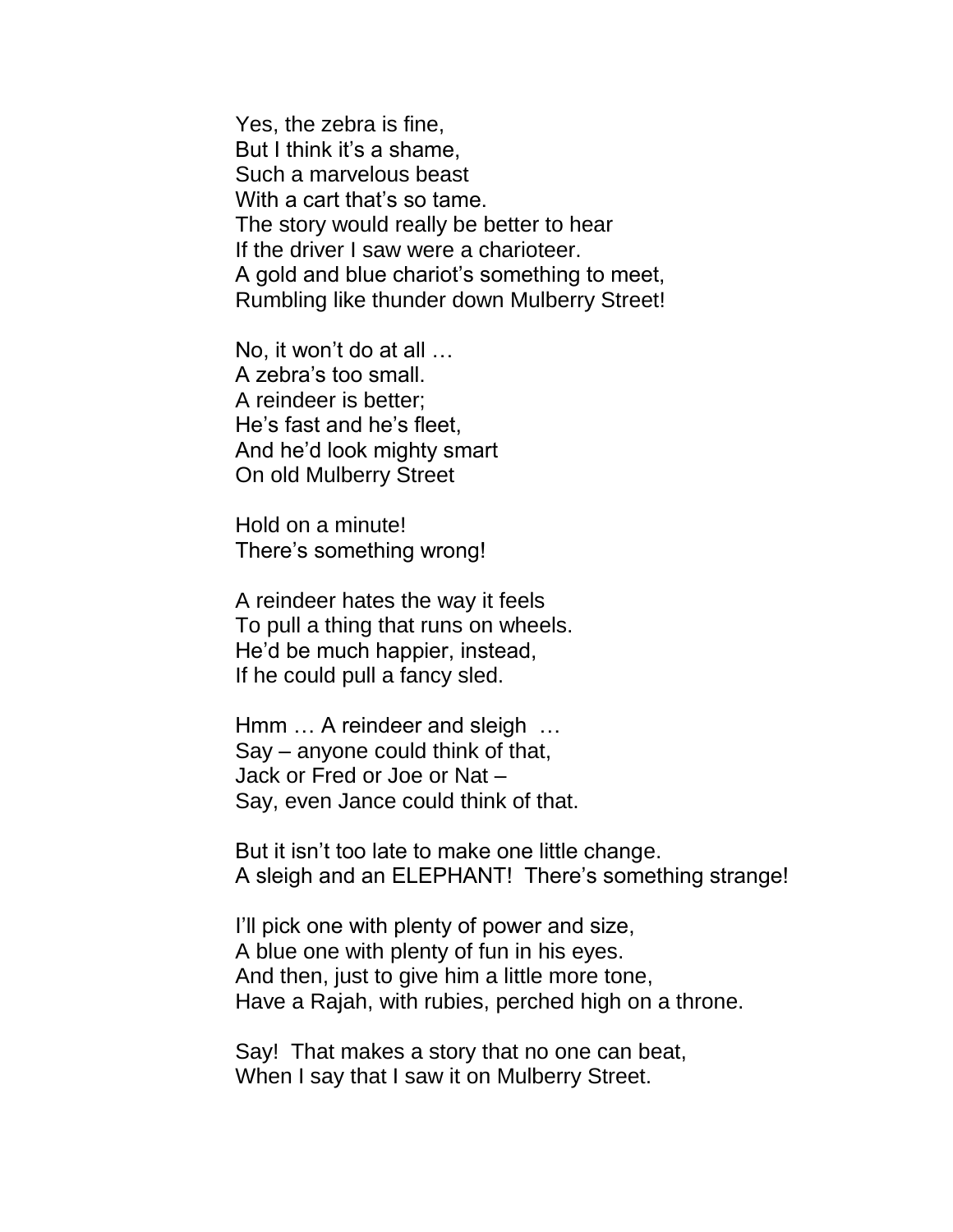But now I don't know … It still doesn't seem right.

An elephant pulling a thing that's so light Would whip it around in the air like a kite. But he'd look simply grand With a great big brass band!

A band that's so good should have someone to hear it, But it's going so fast that it's hard to keep near it. I'll put on a trailer! I know they won't mind If a man sits and listens while hitched on behind.

But now is it fair? Is it fair what I've done? I'll bet those wagons weight more than a ton. That's really too heavy a load for one beast; I'll give him some helpers. He needs two, at least.

But now what worries me is this … Mulberry Street runs into Bliss. Unless there's something I can fix up, There'll be an awful traffic mix-up!

It takes police to do the trick, To guide them through where the traffic's thick – It takes Police to do the trick.

They'll never crash now. They'll race at top speed With Sergeant Mulvaney, himself, in the lead. The Mayor is there And he thinks it is grand, And he raises his hat As they dash by the stand.

 The Mayor is there And the Aldermen too, All waving big banners Of red, white and blue,

And that is a story that NO ONE can beat